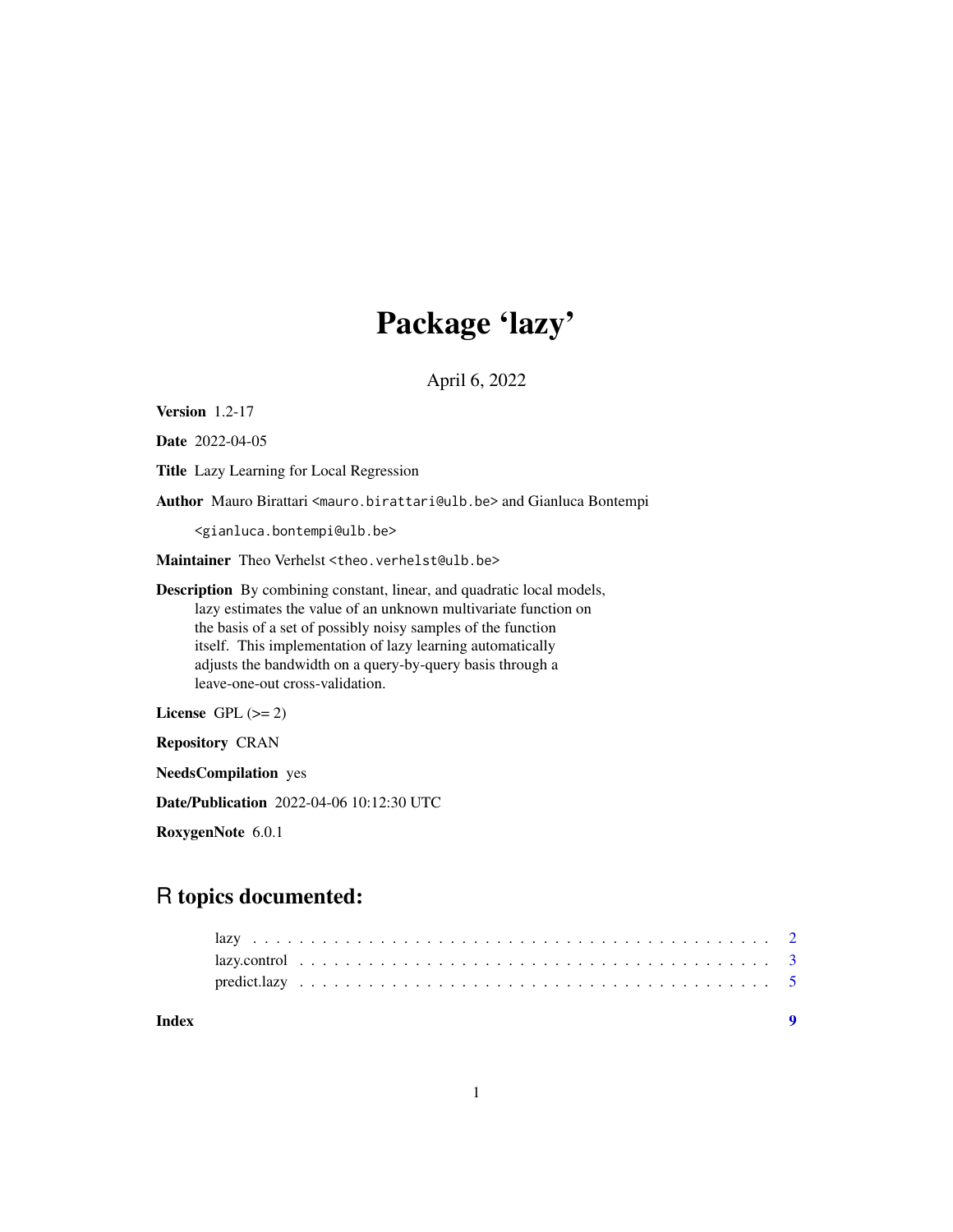#### <span id="page-1-1"></span><span id="page-1-0"></span>Description

By combining constant, linear, and quadratic local models, lazy estimates the value of an unknown multivariate function on the basis of a set of possibly noisy samples of the function itself. This implementation of lazy learning automatically adjusts the bandwidth on a query-by-query basis through a leave-one-out cross-validation.

#### Usage

```
lazy(formula, data=NULL, weights, subset, na.action,
       control=lazy.control(...), ...)
```
#### Arguments

| formula   | A formula specifying the response and some numeric predictors.                                                               |
|-----------|------------------------------------------------------------------------------------------------------------------------------|
| data      | An optional data frame within which to look first for the response, predictors,<br>and weights (the latter will be ignored). |
| weights   | Optional weights for each case (ignored).                                                                                    |
| subset    | An optional specification of a subset of the data to be used.                                                                |
| na.action | The action to be taken with missing values in the response or predictors. The<br>default is to stop.                         |
| control   | Control parameters: see lazy.control.                                                                                        |
| .         | Control parameters can also be supplied directly.                                                                            |
|           |                                                                                                                              |

#### Details

For one or more query points, lazy estimates the value of an unknown multivariate function on the basis of a set of possibly noisy samples of the function itself. Each sample is an input/output pair where the input is a vector and the output is a number. For each query point, the estimation of the function is obtained by combining different local models. Local models considered for combination by lazy are polynomials of zeroth, first, and second degree that fit a set of samples in the neighborhood of the query point. The neighbors are selected according to either the Manhattan or the Euclidean distance. It is possible to assign weights to the different directions of the input domain for modifying their importance in the computation of the distance. The number of neighbors used for identifying local models is automatically adjusted on a query-by-query basis through a leave-one-out validations of models, each fitting a different numbers of neighbors. The local models are identified using the recursive least-squares algorithm, and the leave-one-out cross-validation is obtained through the PRESS statistic.

As the name lazy suggests, this function does not do anything. . . apart from checking the options and properly packing the data. All the actual computation is done when a prediction is request for a specific query point, or for a set of query points: see [predict.lazy](#page-4-1).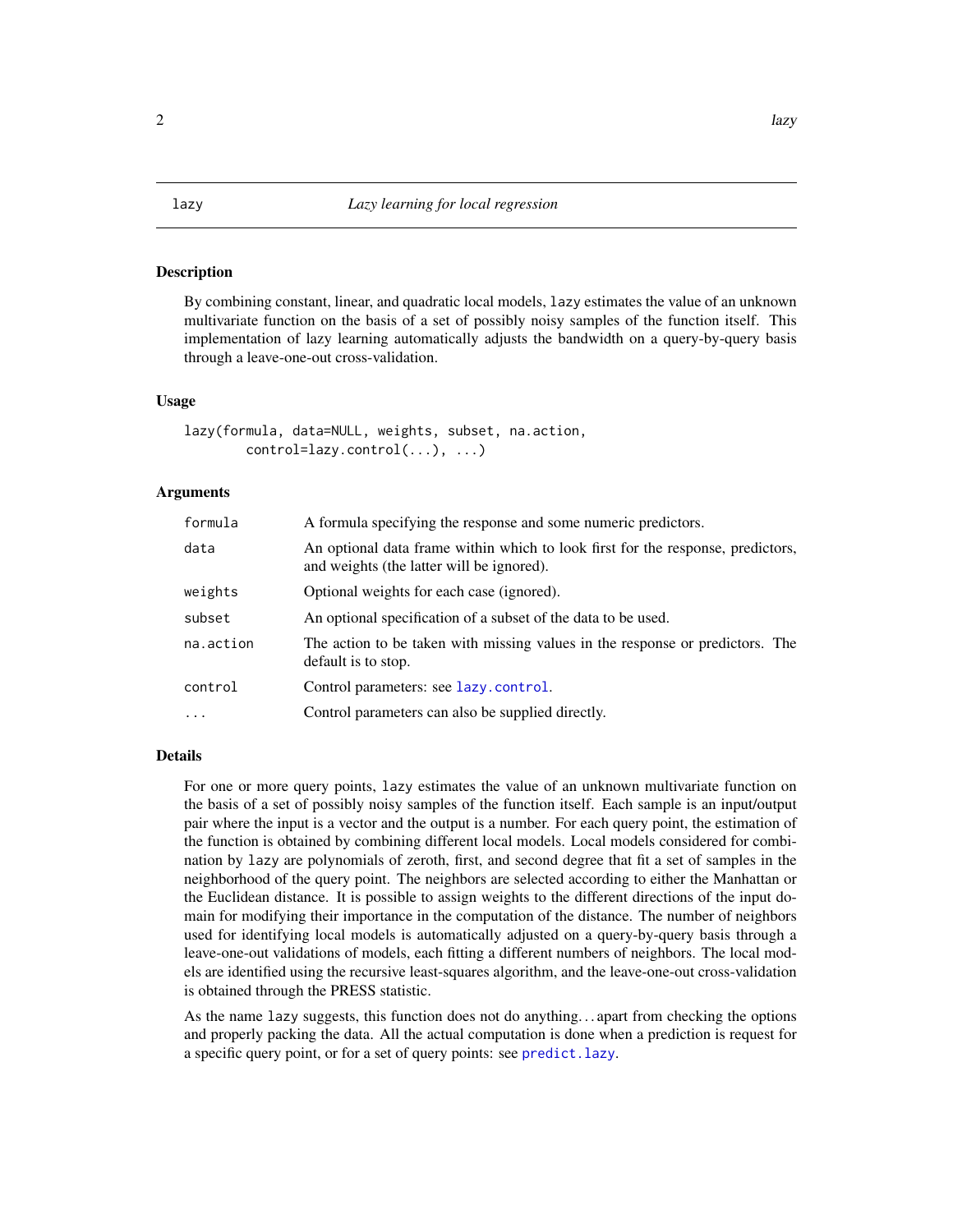#### <span id="page-2-0"></span>lazy.control 3

#### Value

An object of class lazy.

#### Author(s)

Mauro Birattari and Gianluca Bontempi

#### References

D.W. Aha (1997) Editorial. *Artificial Intelligence Review*, 11(1–5), pp. 1–6. Special Issue on Lazy Learning.

C.G. Atkeson, A.W. Moore, and S. Schaal (1997) Locally Weighted Learning. *Artificial Intelligence Review*, 11(1–5), pp. 11–73. Special Issue on Lazy Learning.

W.S. Cleveland, S.J. Devlin, and S.J. Grosse (1988) Regression by Local Fitting: Methods, Prospectives and Computational Algorithms. *Journal of Econometrics*, 37, pp. 87–114.

M. Birattari, G. Bontempi, and H. Bersini (1999) Lazy learning meets the recursive least squares algorithm. *Advances in Neural Information Processing Systems 11*, pp. 375–381. MIT Press.

G. Bontempi, M. Birattari, and H. Bersini (1999) Lazy learning for modeling and control design. *International Journal of Control*, 72(7/8), pp. 643–658.

G. Bontempi, M. Birattari, and H. Bersini (1999) Local learning for iterated time-series prediction. *International Conference on Machine Learning*, pp. 32–38. Morgan Kaufmann.

#### See Also

[lazy.control](#page-2-1), [predict.lazy](#page-4-1)

#### Examples

```
library("lazy")
data(cars)
cars.lazy <- lazy(dist ~ speed, cars)
predict(cars.lazy, data.frame(speed = seq(5, 30, 1)))
```
<span id="page-2-1"></span>lazy.control *Set parameters for lazy learning*

#### Description

Set control parameters for a lazy learning object.

#### Usage

```
lazy.control(conIdPar=NULL, linIdPar=1, quaIdPar=NULL,
               distance=c("manhattan","euclidean"), metric=NULL,
                  cmbPar=1, lambda=1e+06)
```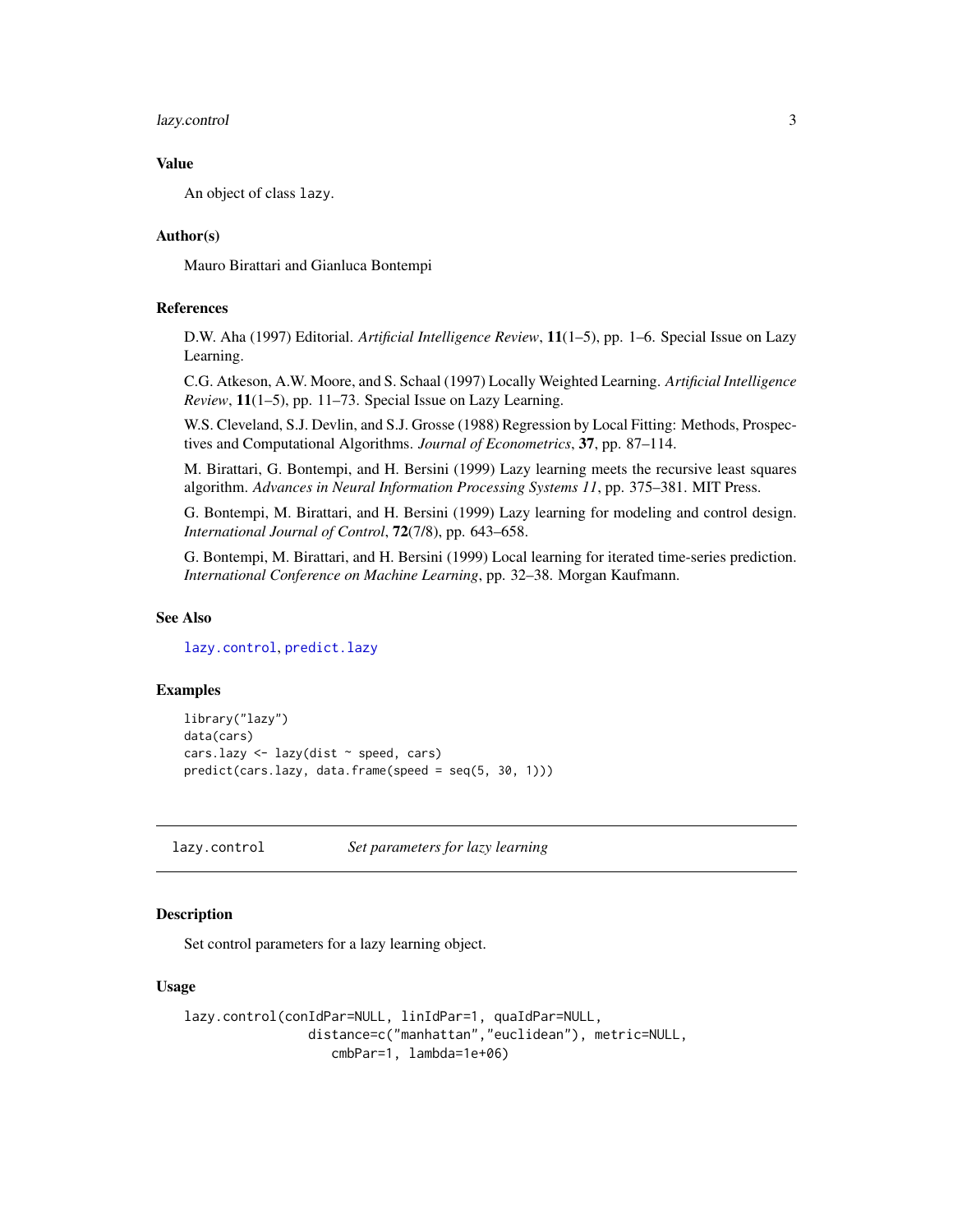## Arguments

| conIdPar | Parameter controlling the number of neighbors to be used for identifying and<br>validating constant models. conIdPar can assume different forms:                                                                                                                                                                                                                                                                                                                                  |
|----------|-----------------------------------------------------------------------------------------------------------------------------------------------------------------------------------------------------------------------------------------------------------------------------------------------------------------------------------------------------------------------------------------------------------------------------------------------------------------------------------|
|          | conIdPar=c(idm0, idM0, valM0): In this case, idm0: idM0 is the range in which<br>the best number of neighbors is searched when identifying the local poly-<br>nomial models of degree 0 and where valM0 is the maximum number of<br>neighbors used for their validation. This means that the constant models<br>identified with k neighbors, are validated on the first v neighbors, where<br>v=min(k, valM0). If valM0=0, valM0 is set to idM0: see next case for de-<br>tails.  |
|          | conIdPar=c(idm0, idM0): Here idm0 and idM0 have the same role as in previ-<br>ous case, and valM0 is by default set to idM0: each model is validated on<br>all the neighbors used in identification.                                                                                                                                                                                                                                                                              |
|          | conIdPar=p: Here idm0 and idM0 are obtained according to the following for-<br>mulas: $idm0=3$ and $idMX=5*pi$ . Recommended choice: $p=1$ . As far as the<br>quantity valM0 is concerned, it gets the default value as in previous case.<br>conIdPar=NULL: No constant model is considered.                                                                                                                                                                                      |
| linIdPar | Parameter controlling the number of neighbors to be used for identifying and<br>validating linear models. linIdPar can assume different forms:                                                                                                                                                                                                                                                                                                                                    |
|          | linIdPar=c(idm1,idM1,valM1): In this case, idm1:idM1 is the range in which<br>the best number of neighbors is searched when identifying the local poly-<br>nomial models of degree 1 and where valM1 is the maximum number of<br>neighbors used for their validation. This means that the linear models<br>identified with k neighbors, are validated on the first v neighbors, where<br>v=min(k, valM1). If valM1=0, valM1 is set to idM1: see next case for de-<br>tails.       |
|          | linIdPar=c(idm1, idM1): Here idm1 and idM1 have the same role as in previ-<br>ous case, and valM1 is by default set to idM1: each model is validated on<br>all the neighbors used in identification.                                                                                                                                                                                                                                                                              |
|          | linIdPar=p: Here idm0 and idM0 are obtained according to the following for-<br>mulas: idm1=3*noPar and idM1=5*p*noPar, where noPar=nx+1 is the<br>number of parameter of the polynomial model of degree 1, and nx is the<br>dimensionality of the input space. Recommended choice: p=1. As far as<br>the quantity valM1 is concerned, it gets the default value as in previous case.                                                                                              |
|          | linIdPar=NULL: No linear model is considered.                                                                                                                                                                                                                                                                                                                                                                                                                                     |
| quaIdPar | Parameter controlling the number of neighbors to be used for identifying and<br>validating quadratic models. quaIdPar can assume different forms:                                                                                                                                                                                                                                                                                                                                 |
|          | quaIdPar=c(idm2, idM2, valM2): In this case, idm2: idM2 is the range in which<br>the best number of neighbors is searched when identifying the local poly-<br>nomial models of degree 2 and where valM2 is the maximum number of<br>neighbors used for their validation. This means that the quadratic models<br>identified with k neighbors, are validated on the first v neighbors, where<br>v=min(k, valM2). If valM2=0, valM2 is set to idM2: see next case for de-<br>tails. |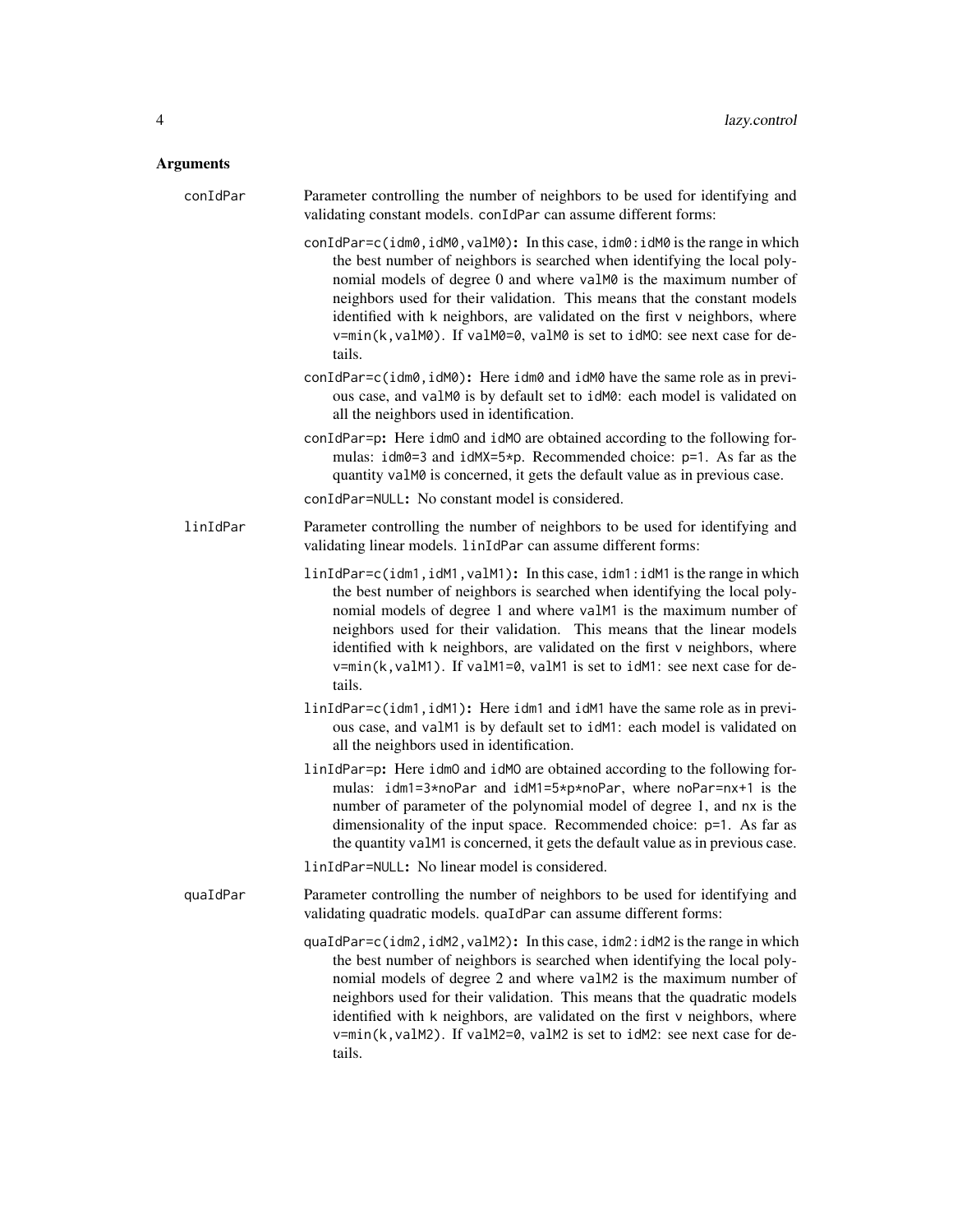<span id="page-4-0"></span>

|          | quaIdPar=c(idm2,idM2): Here idm2 and idM2 have the same role as in previ-<br>ous case, and valM2 is by default set to idM2: each model is validated on<br>all the neighbors used in identification.                                                                                                                                                                                                                               |
|----------|-----------------------------------------------------------------------------------------------------------------------------------------------------------------------------------------------------------------------------------------------------------------------------------------------------------------------------------------------------------------------------------------------------------------------------------|
|          | quaIdPar=p: Here idm0 and idM0 are obtained according to the following for-<br>mulas: idm2=3*noPar and idM2=5*p*noPar, where in this case the number<br>of parameters is noPar= $(nx+1)*(nx+2)/2$ , and nx is the dimensionality of<br>the input space. Recommended choice: p=1. As far as the quantity valM2<br>is concerned, it gets the default value as in previous case.<br>quaIdPar=NULL: No quadratic model is considered. |
| distance | The distance metric: can be manhattan or euclidean.                                                                                                                                                                                                                                                                                                                                                                               |
| metric   | Vector of n elements. Weights used to evaluate the distance between query point<br>and neighbors.                                                                                                                                                                                                                                                                                                                                 |
| cmbPar   | Parameter controlling the local combination of models. cmbPar can assume<br>different forms:                                                                                                                                                                                                                                                                                                                                      |
|          | $cmbPar=c$ ( $cmb0$ , $cmb1$ , $cmb2$ ): In this case, $cmbX$ is the number of polynomial<br>models of degree X that will be included in the local combination. Each lo-<br>cal model will be therfore a combination of the best cmb0 models of degree<br>0, the best cmb1 models of degree 1, and the best cmb2 models of degree 2<br>identified as specified by idPar.                                                          |
|          | cmbPar=cmb: Here cmb is the number of models that will be combined, disre-<br>garding any constraint on the degree of the models that will be considered.<br>Each local model will be therfore a combination of the best cmb models,<br>identified as specified by id_par.                                                                                                                                                        |
| lambda   | Initialization of the diagonal elements of the local variance/covariance matrix<br>for Ridge Regression.                                                                                                                                                                                                                                                                                                                          |

#### Value

The output of lazy.control is a list containing the following components: conIdPar, linIdPar, quaIdPar, distance, metric, cmbPar, lambda.

#### Author(s)

Mauro Birattari and Gianluca Bontempi

#### See Also

[lazy](#page-1-1), [predict.lazy](#page-4-1)

<span id="page-4-1"></span>predict.lazy *Predict method for lazy learning*

#### Description

Obtains predictions from a lazy learning object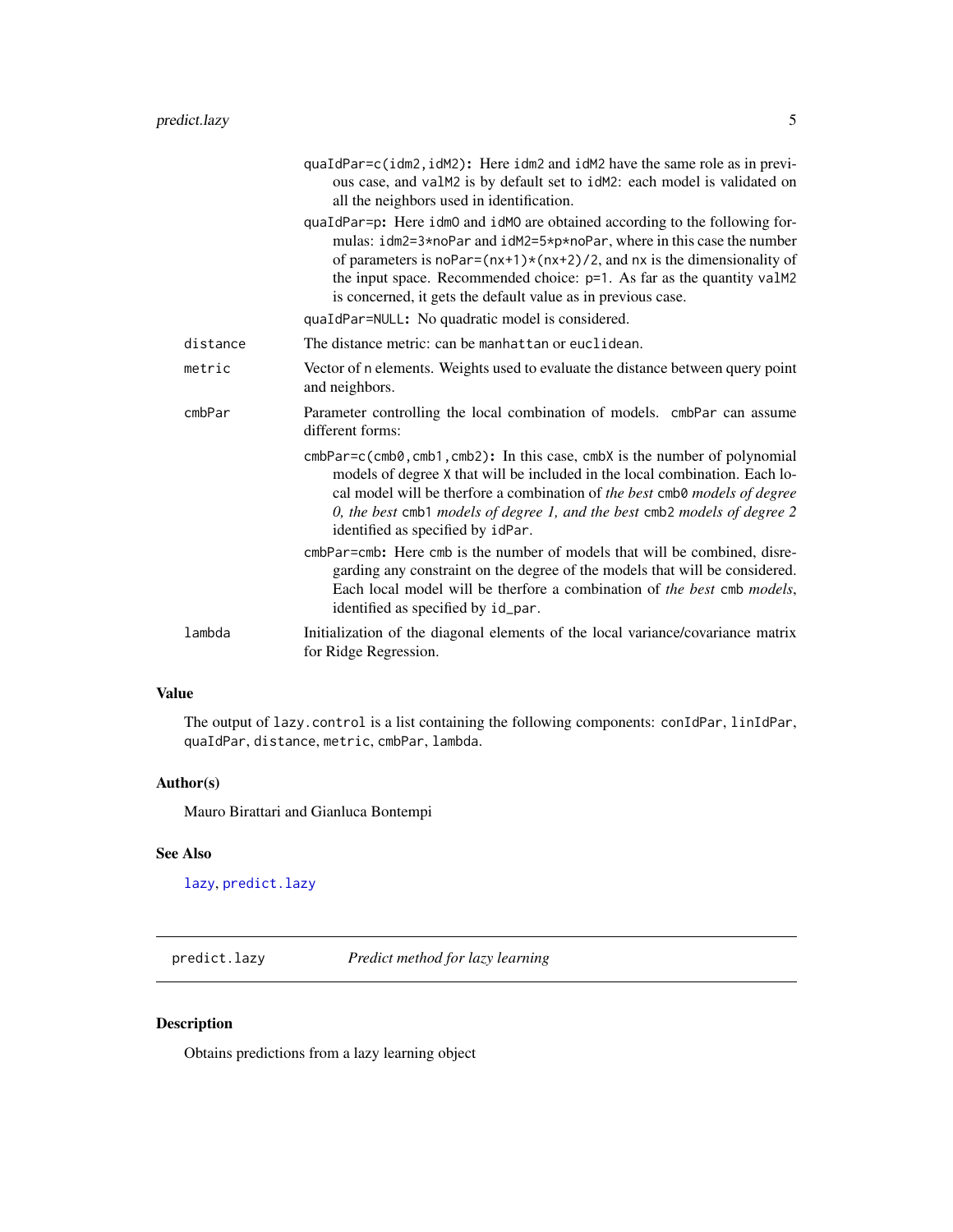#### <span id="page-5-0"></span>Usage

```
## S3 method for class 'lazy'
predict(object, newdata=NULL,
          t.out=FALSE, k.out=FALSE,
            S.out=FALSE, T.out=FALSE, I.out=FALSE, ...)
```
#### Arguments

| object   | Object of class inheriting from lazy.                                                                                                                            |
|----------|------------------------------------------------------------------------------------------------------------------------------------------------------------------|
| newdata  | Data frame (or matrix, vector, etc) defining of the query points for which a<br>prediction is to be produced.                                                    |
| t.out    | Logical switch indicating if the function should return the parameters of the<br>local models used to perform each estimation.                                   |
| k.out    | Logical switch indicating if the function should return the number of neighbors<br>used to perform each estimation.                                              |
| S.out    | Logical switch indicating if the function should return the estimated variance of<br>the prediction suggested by all the models identified for each query point. |
| T.out    | Logical switch indicating if the function should return the parameters of all the<br>models identified for each query point.                                     |
| I.out    | Logical switch indicating if the function should return the index i of all the<br>samples $(X[i,], Y[i])$ used to perform each estimation.                       |
| $\cdots$ | Arguments passed to or from other methods.                                                                                                                       |
|          |                                                                                                                                                                  |

#### Value

The output of the method is a list containing the following components:

- h Vector of q elements, where q is the number of rows in newdata, i.e. the number of query points. The element in position i is the estimate of the value of the unknown function in the query point newdata[i,]. The component h is always returned.
- 

t Matrix of z\*q elements, where z=z2 i.e., number of parameters of a quadratic model if at least one model of degree 2 was identified (see quaIdPar in [lazy.control](#page-2-1)), otherwise z=z1 i.e., number of parameters of a linear model if at least one model of degree 1 was identified (see linIdPar in [lazy.control](#page-2-1)), or z=1 if only models of degree 0 where considered. In the general case, the elements of the vector  $t[, j]=c(a\emptyset, a1, \ldots, a\emptyset, a11, a12, \ldots, a22, a23, \ldots, a33, a34, \ldots, a\emptyset)$  are the parameters of the local model used for estimating the function in the jth query point: the cross-terms terms  $a11, a12, \ldots$ , ann wil be missing if no quadratic model is identified and the terms a1, . . . , an, will be missing if no linear model is identified. If, according to cmbPar (see [lazy.control](#page-2-1)), estimations are to be performed by a combination of models, the elements of  $t$ [,j] are a weighted average of the parameters of the selected models where the weight of each model is the inverse of the a leave-one-out estimate of the variances of the model itself. REMARK: a translation of the axes is considered which centers all the local models in the respective query point.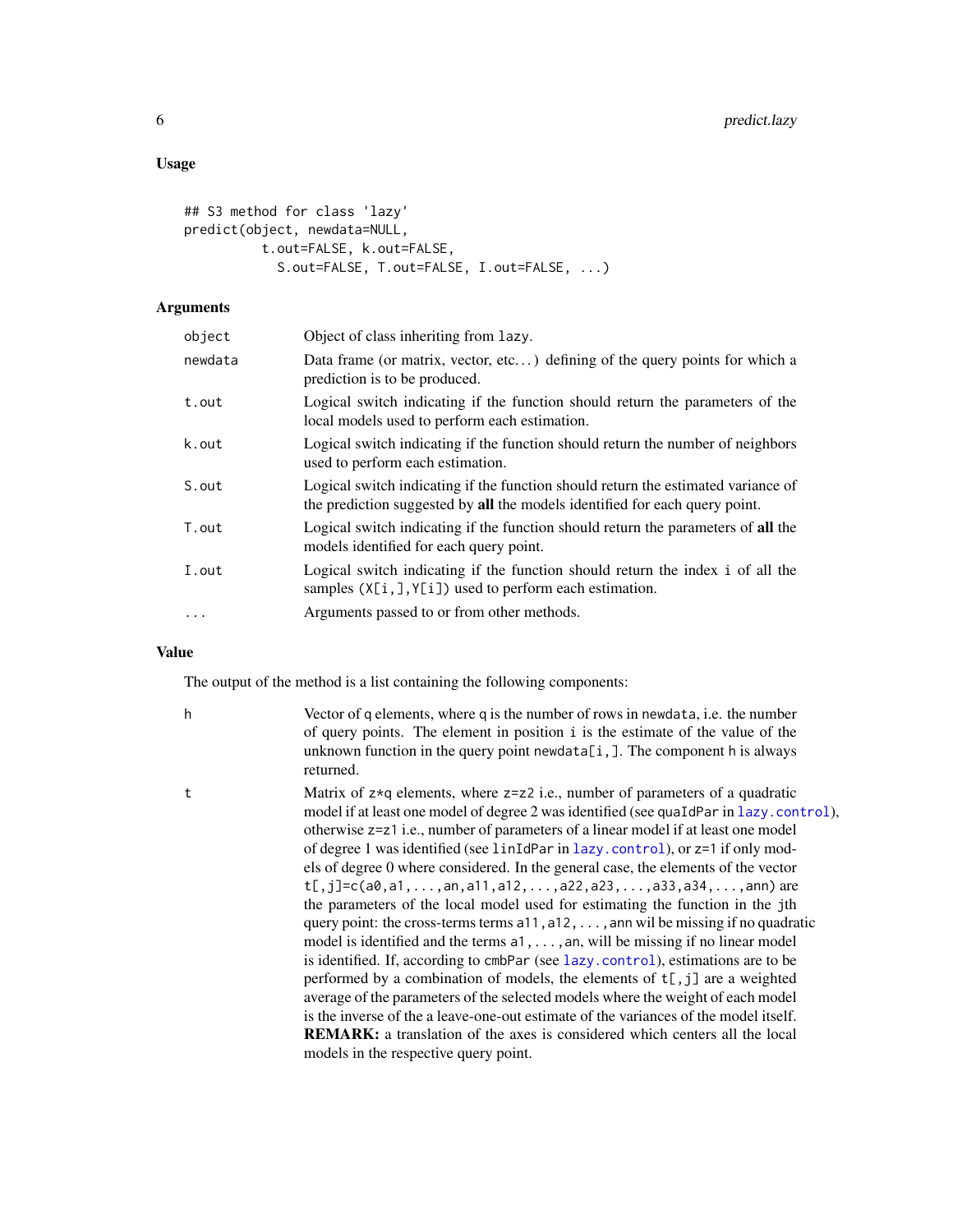- k Vector of q elements. Selected number of neighbors for each query point. If, according to cmbPar (see [lazy.control](#page-2-1)), a local combination of models is considered,  $k[i]$  is the largest value among the number of neighbors used by the selected models for estimating the value in the jth query point.
- S List of up to 3 components: Each component is a matrix containing an estimate, obtained through a leave-one-out cross-valication, of the variance of local models.
	- con Matrix of idM0\*q elements, where idM0 is the maximum number of neighbors used to fit local polynomial models of degree 0 (see [lazy.control](#page-2-1)): Estimated variance of all the constant models identified for each query point. If no constant model is identified (see conIdPar and cmbPar in [lazy.control](#page-2-1)) S\$con is not returned.
	- lin Matrix of idM1\*q elements, where idM1 is the maximum number of neighbors used to fit local polynomial models of degree 1 (see [lazy.control](#page-2-1)): Estimated variance of all the linear models identified for each query point. If no linear model is identified (see linIdPar and cmbPar in [lazy.control](#page-2-1)) S\$lin is not returned.
	- qua Matrix of idM2\*q elements, where idM1 is the maximum number of neighbors used to fit local polynomial models of degree 1 (see [lazy.control](#page-2-1)): Estimated variance of all the quadratic models identified for each query point. If no quadratic model is identified (see quaIdPar and cmbPar in [lazy.control](#page-2-1)) S\$qua is not returned.

The component S is returned only if S.out=TRUE in the function call.

- T List of up to 3 components:
	- con Array of  $z0*$ idM0\*q elements, where  $z0=1$  is the number of parameters of a model of degree 0. The element  $\text{Iscon}[1,i,j]=a\theta$  is the single parameter of the local model identified on i neighbors of the qth query point.
	- lin Array of z1\*idM1\*q elements where, if n is the dimensionality of the input space, z1=n+1 is the number of parameter of a model of degree 1. The vector  $T$lin[, i,j]=c(a0,a1,...,an)$  is the vector of parameters of the local model identified on i neighbors of the qth query point. In particular,  $a\theta$  is the constant term,  $a\theta$  is the parameter associated with the first input variable and so on.
	- qua Array of z2\*idM2\*q elements where, if n is the dimensionality of the input space,  $z2=(n+1)*(n+2)/2$  is the number of parameter of a model of degree 2. The vector  $T$ \$qua[,i,j]=c(a0,a1,...,an,a11,a12,...,a22,a23,...,a33,a34,...,ann) is the vector of parameters of the local quadratic model identified on i neighbors of the qth query point. In particular,  $a_0, \ldots, a_n$  are the constant and liner parameters as in T\$lin, while a11,a12,...,ann are the quadratic ones: a11 is associated with the quadratic term x1^2, a12 with the cross-term x1\*x2, and so on.

REMARK: a translation of the axes is considered which centers all the local models in the respective query point. The component T is returned only if T.out=TRUE in the function call.

I Matrix of idM\*q elements, where idM is the largest of idM0, idM1, and idM2. Contains the index of the neighbors of each query point in newdata. In particular,  $I[i, j]$  is the ith nearest neighbor of the qth query point.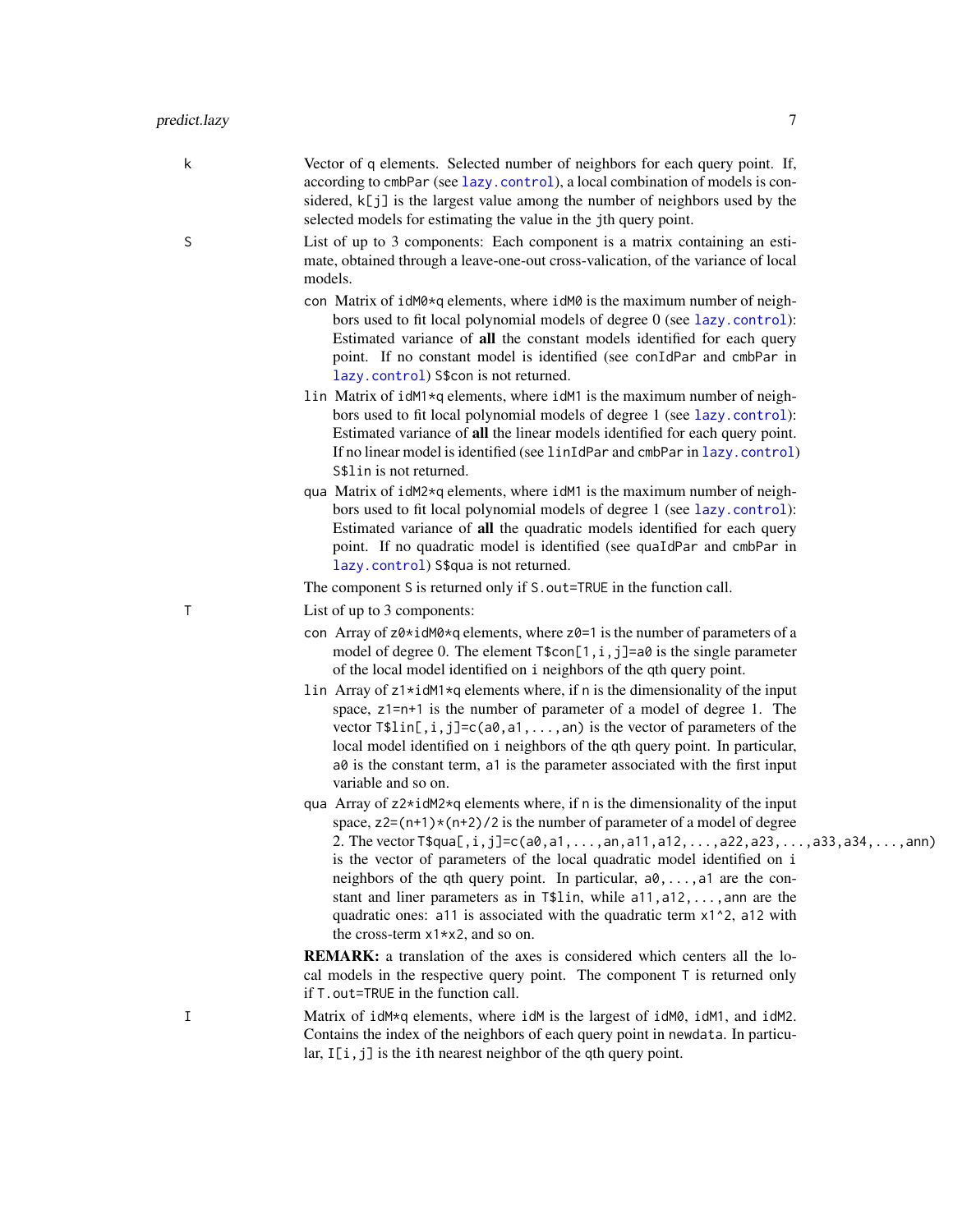### <span id="page-7-0"></span>Author(s)

Mauro Birattari and Gianluca Bontempi

#### See Also

[lazy](#page-1-1), [lazy.control](#page-2-1)

### Examples

```
library("lazy")
data(cars)
cars.lazy <- lazy(dist ~ speed, cars)
predict(cars.lazy, data.frame(speed = seq(5, 30, 1)))
```